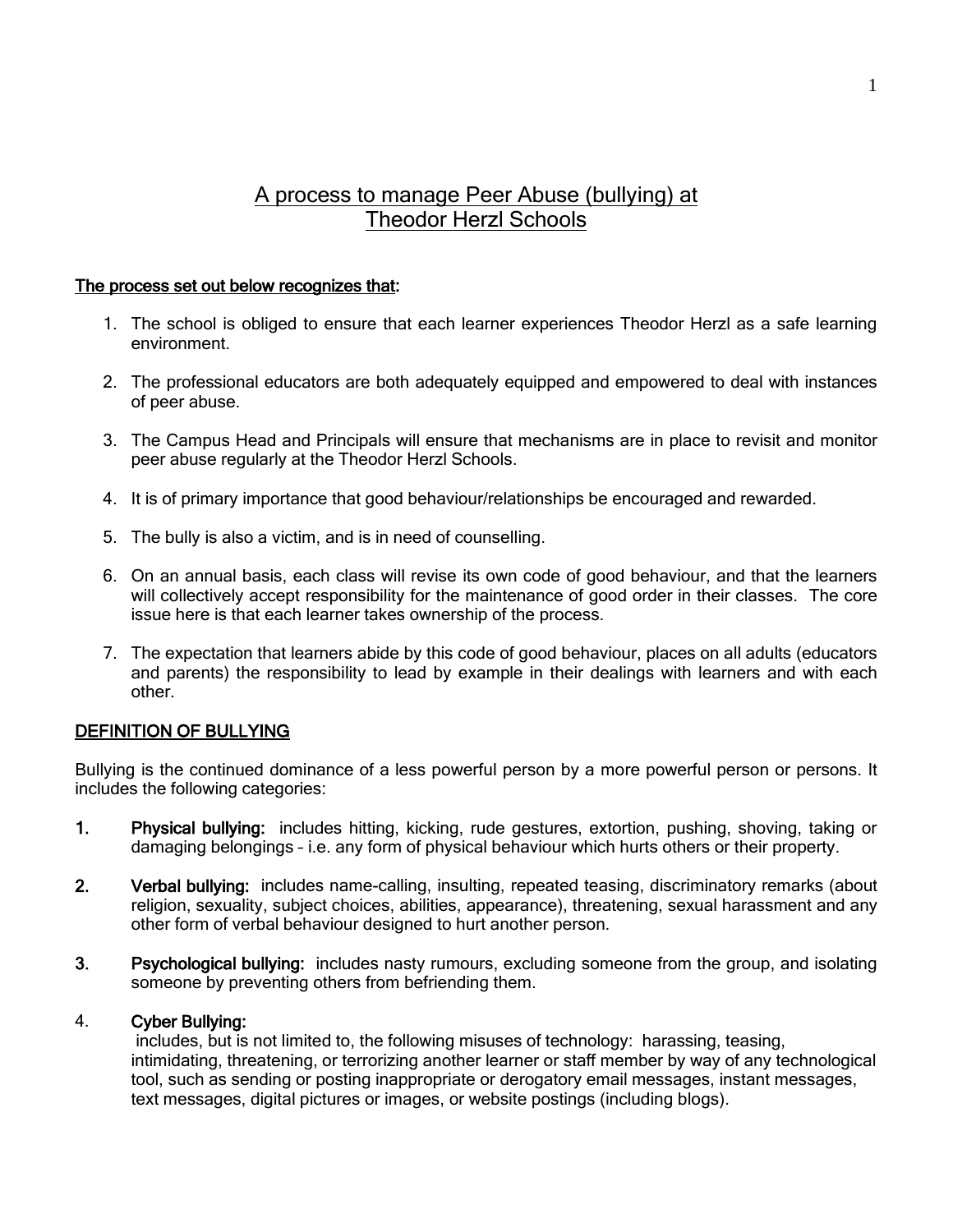Bullying has the effect of:

- 1. Physically, emotionally or mentally harming a pupil;
- 2. Placing a pupil in reasonable fear of physical, emotional or mental harm;
- 3. Placing a pupil in reasonable fear of damage to or loss of personal property; or

4. Creating an intimidating or hostile environment that substantially interferes with a pupil's educational opportunities.

Many of these behaviours occur frequently, and do not always constitute bullying. In order to ascertain the presence of bullying, the following elements MUST be present:

- $\triangleright$  An initial intent to hurt
- $\triangleright$  The intent is carried out
- $\geq$  The action is harmful<br> $\geq$  There is an imbalance
- $\geq$  There is an imbalance of power<br>  $\geq$  There is no justification for the a
- There is no justification for the action
- $\triangleright$  The action is persistent
- The bully derives gratification from hurting the other person

#### When EDUCATORS become aware of an incident of peer abuse:

- 1. At the first level the subject teacher or grade head will deal with incidents. It is imperative that the nature and effect of the incident be clearly defined at this point. If necessary, all staff (and possibly, the parents involved) will be informed of the incident to promote a wider awareness and more effective monitoring of the (potential) problem. If warranted, a written record should be kept on file.
- 2. Should the problem persist, the matter must be referred to the relevant School Counsellor. The Counsellor must immediately investigate, draft a written report for the Principal/Campus Head and intervene by counselling both parties. The Principal/Campus Head must be kept informed of progress made, and the School Counsellor may decide if the parents should be involved at this point. It is important that a written record be kept from this point onward.
- 3. When the School Counsellor deems it necessary, the matter will be referred to the Principal/Campus Head who will, after further investigation, call on the parents to discuss the matter.
- 4. The focus throughout the above process will be to counsel, re-direct and mediate.
- 5. Should the situation warrant it, suspension or even expulsion may be the outcome. A Disciplinary Committee will be convened, which will consist of Professional Educators and Board Members or suitable qualified professionals to hear the matter. The outcome must, however, remain a professional decision.

#### When PARENTS become aware of an incident of peer abuse:

1. Should a parent from the Pre-Primary and Primary Schools feel that his/her child is/has become a victim of peer abuse, they should liaise directly with the child's class teacher. High School parents should contact either the Grade Head or the School Counsellor.